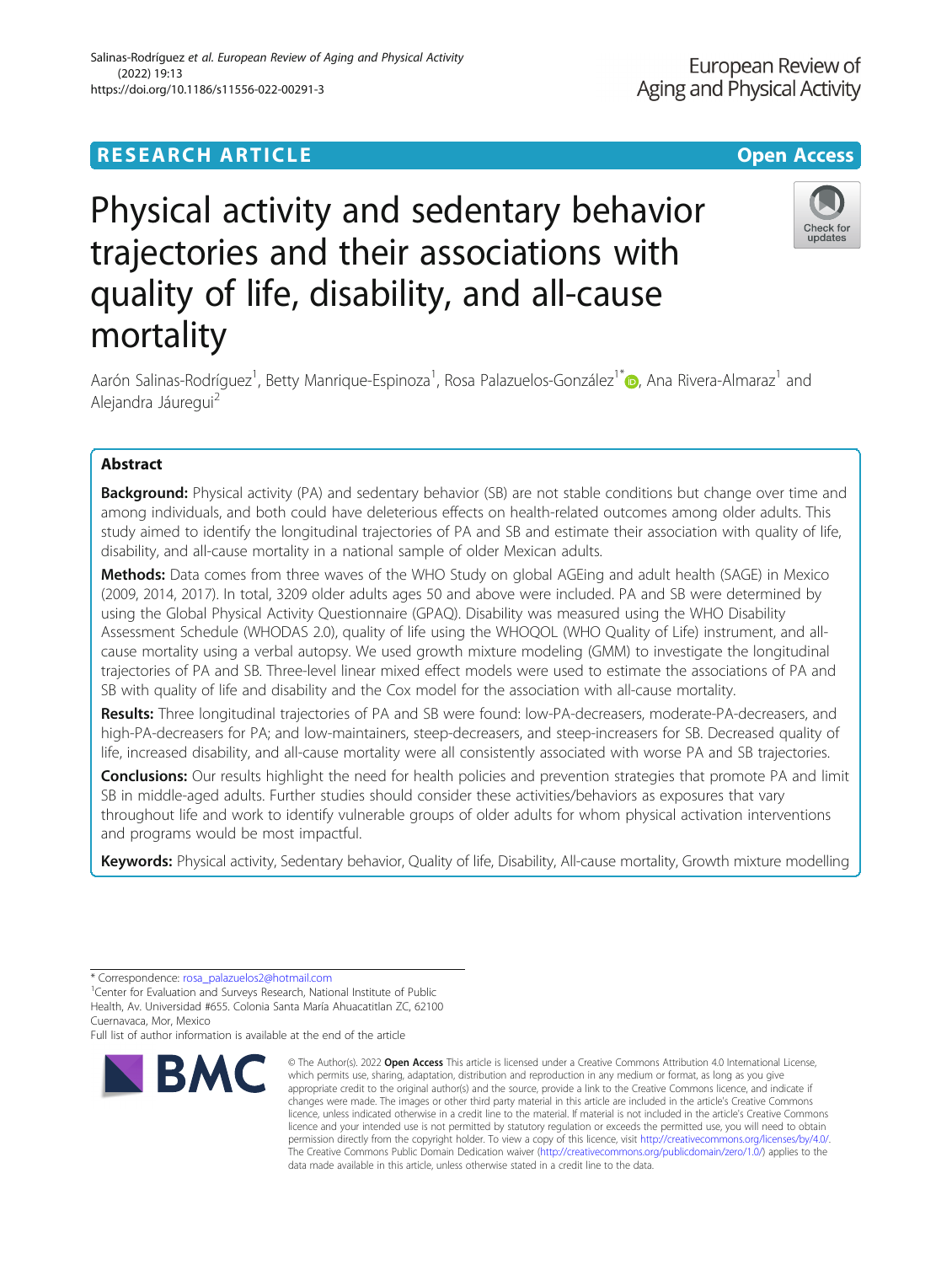## Background

The increase in life expectancy and decline in fertility rates have raised older adult (OA) population, particularly in low and middle-income countries (LMIC) [[1\]](#page-10-0). A high proportion of OA suffer from non-communicable diseases and geriatric syndromes that could be prevented through modifiable factors like physical activity (PA). Among OA, PA reduces the risk of cardiovascular disease, breast cancer, bone fractures, falls, disability, cognitive impairment, dementia, and Alzheimer disease, and has been associated with a higher quality of life (QoL) and healthy aging [\[2\]](#page-10-0).

In contrast to PA, physical inactivity is responsible for a loss of over 13 million disability-adjusted-life years, mainly through non-communicable diseases [\[3](#page-10-0)]. With a longer average lifespan, more OA are prone to decreased PA and increased sedentary behaviors (SB), including activities that may have deleterious health consequences such as watching TV, sitting, reading, eating, motorized transportation, etcetera.

A growing body of evidence suggests the relevance of PA and SB for QoL, disability, and all-cause mortality. A harmonized meta-analysis study including more than 1 million people, concluded that adults with high levels of PA (60–75 min of moderate PA a day) seem to eliminate the mortality associated with sitting time [[4](#page-10-0)]. However, this study was not specific for OA, a population that has been reported to make light intensity PA, and this intensity only appears to reduce the risk of chronic diseases and mortality. Also, a higher risk has been reported for cardiometabolic, bone, muscular and mental/cognitive health among OA with more hours of SB per day [\[5](#page-10-0)]. The specific association between PA and QoL has been reported in several cross-sectional and longitudinal studies  $[6-8]$  $[6-8]$  $[6-8]$  $[6-8]$  $[6-8]$ . Also, a reduction in the sedentary activities have been associated with physical independence and greater QoL [\[5](#page-10-0)].

Despite extensive evidence that associates PA and SB with QoL, disability, and mortality among OA, most studies have focused on the analysis of categorized groups of participants with a certain level of PA or certain hours of sitting time as a measure of SB. Fewer studies have investigated the role of these predictors as changing and non-static behaviors that vary from person to person over time, which is reflected in longitudinal trajectories of both PA and SB. Sanchez- Sanchez et al. [[9\]](#page-10-0) and Laddu et al. [[10\]](#page-10-0) identified different trajectories of PA and their association with adverse health outcomes in OA. Regarding SB, one study analyzed the sitting time trajectories and their association with frailty in middle-aged women [[11\]](#page-10-0). To the best of our knowledge, there are not specific studies analyzing SB trajectories and their association with mortality, disability, or QoL among the OA population.

Given that PA and SB change over an individual's life course [[12](#page-10-0)], this study aimed to identify longitudinal trajectories of PA and SB and estimate their association with QoL, disability, and all-cause mortality in a national sample of Mexican OA. The main hypothesis was there is no "typical" trajectory for PA and SB, but rather that trajectories are heterogeneous. We also hypothesized that poor PA and SB trajectories would be associated with lower QoL, highest disability burden, and elevated mortality rates.

## Methods

## Population and sample

Data comes from the three waves of the World Health Organization (WHO) Study on global AGEing and adult health (SAGE) in Mexico. SAGE is a multi-country, longitudinal study, based on nationally representative samples of individuals aged ≥50y. It has been conducted in six countries -- China, Ghana, India, Mexico, Russia, and South Africa – which each bring different geographic distributions, population sizes, income levels (low and medium), and phases in the epidemiological transition. To date, SAGE has three longitudinal measurements in Mexico, details of the study design have been published elsewhere [[13\]](#page-10-0). Briefly, Wave 1 (baseline) was collected between July and September 2009, with a total sample of 2404 respondents ≥50y. Wave 2 data was collected between July and October 2014, with a refreshed sample of 618 new interviews (also  $\geq$ 50) additional to the remained sample of Wave 1; and Wave 3 from August to November 2017 with 2318 participants (including 610 new interviews). In total, 3277 individuals were interviewed in the three waves. Given that the aim of this study was to identify longitudinal trajectories of the PA and SB, we included participants with at least two measurements. The final analytical sample had 3209 subjects. The response rate (the proportion of those initially invited, i.e., those with baseline measurement) was 76% (Fig. S1 in the Additional file, Appendix [1\)](#page-9-0). We identified baseline differences between the final sample and excluded participants in several analytical variables -- the latter were older and had a higher prevalence of frailty and multimorbidity ( $p < 0.05$ ).

## Sample for mortality data

For all-cause mortality data analysis, sample definition proceeded as follows. The individuals were included if they had two of three complete measurements (censored observations) or had measurements for waves 1 and 2, and their death occurred between waves 2 and 3. Additionally, and given that our cohort includes incorporating new individuals (with rolling admissions), older adults with measurements in waves 2 and 3 were considered with delayed entry. Table [1](#page-2-0) shows the different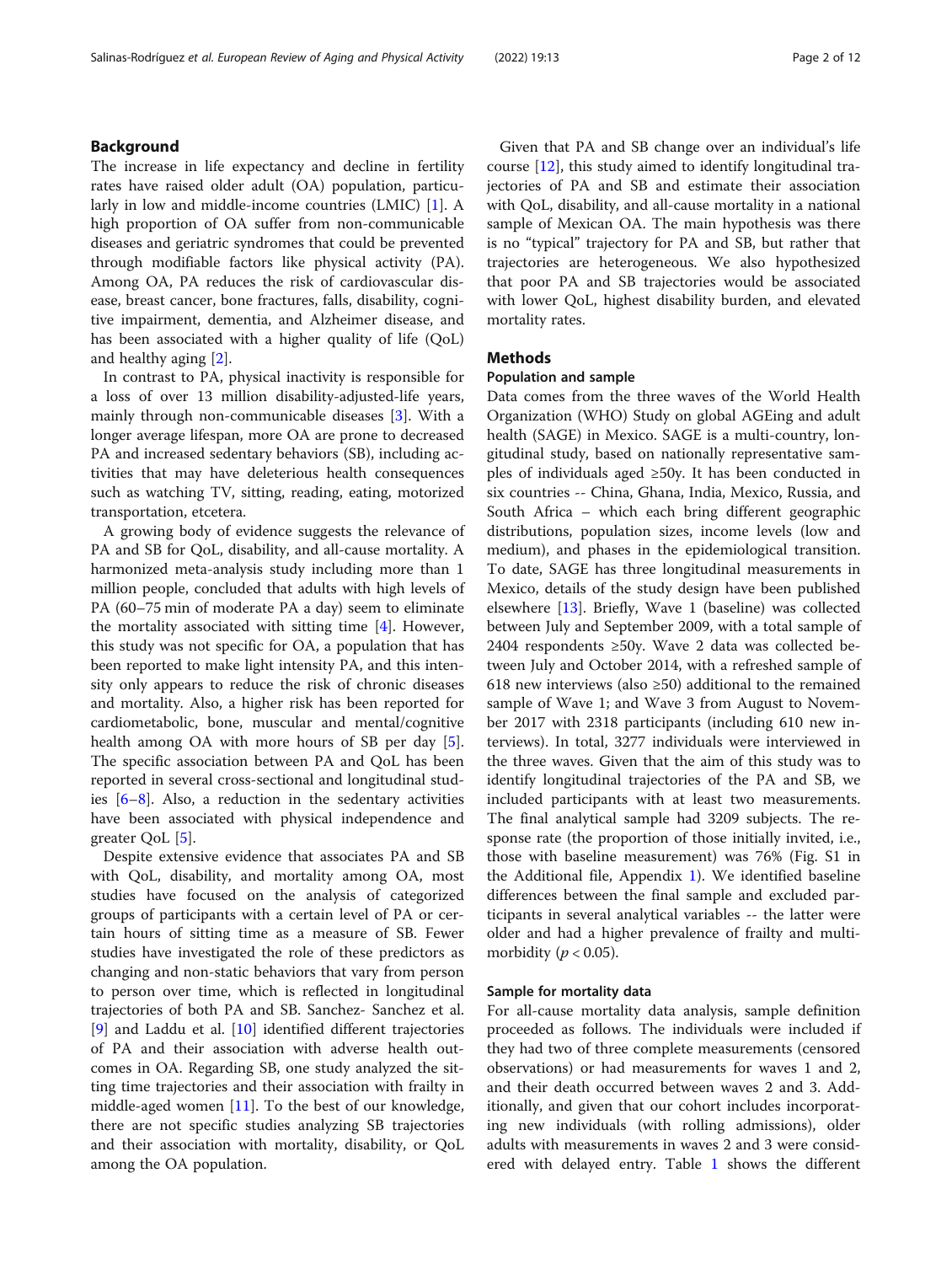| Wave 1<br>2009 | Wave 2<br>2014                 | Wave 3<br>2017                       | n    |
|----------------|--------------------------------|--------------------------------------|------|
| X              | X (censored)                   |                                      | 1394 |
|                | X (delayed entry) X (censored) |                                      | 218  |
| X              | X                              | X (censored)                         | 584  |
| X              | X                              | failure (died between waves 2 and 3) | 368  |
|                |                                |                                      | 2564 |

<span id="page-2-0"></span>Table 1 Analytical sample for survival analysis

settings and their sample size. Hence, this analysis included a total of 2564 older adults.

## Definition of variables **Outcomes**

Quality of life (QoL) We assessed this variable using the WHOQOL (WHO Quality of Life) instrument. This eight-item questionnaire covers the following core domains (two items per domain): physical, psychological, social, and environmental. The eight items are summed for an overall score ranging from 0 to 100. The higher the score, the higher QoL [\[14\]](#page-10-0).

Disability We used the WHO Disability Assessment Schedule Version 2.0 (WHODAS 2.0), a cross-culturally validated, 12-item tool that measures limitations in activity and daily-life participation over the last month. WHODAS 2.0 covers six domains within the 12 items (two per domain): 1) cognition and communication, 2) self-care, 3) mobility, 4) interpersonal relations, 5) life activities, and 6) participation. The results of the 12 items are summed to obtain a global score expressed on a continuous scale from 0 (no disability) to 100 (complete disability) [[15\]](#page-10-0).

All-cause mortality Data drawn from the interviews in Wave 3 (2017) included information about death (for any cause) that occurred during the follow-up using the WHO-Verbal autopsy instrument, which ascertains and attributes causes of death based on the self-report of the closest relative -or non-relative person- of the older adults [[16](#page-10-0)]. We define the follow-up time as the interval between the interviews of the baseline measurement (whether were individuals whose risk began in 2009 or with delayed entry in 2014) and the 3rd Wave for censored data. We recorded the date of death for the deceased, which provided information on the survival time. We then calculated the follow-up time according to the number of days elapsed.

#### Main exposures

Physical activity This was assessed using the Global Physical Activity Questionnaire (GPAQ). The GPAQ measures PA in terms of intensity, duration, and frequency, and assesses three domains in which PA is performed: activity at work, travel to and from places, and recreational activities [[17\]](#page-10-0). The total amount of moderate-to-vigorous PA in a typical week was calcu-lated and METs/hours per week were reported [\[18\]](#page-10-0).

Sedentary behavior The GPAQ was also used to assess SB. In this instrument, participants were asked for the minutes per day spent in sitting activities [[19](#page-10-0), [20](#page-10-0)]. Specifically, OA reported the total time they usually spent sitting or reclining at work, at home, getting to and from places, or with friends (i.e., sitting at a desk, sitting with friends, travelling in car, bus, train, reading, playing cards, or watching television), excluding time spent sleeping. SB was used in the analysis as a continuous measurement of daily hours spent sitting.

## Measurements

Height and weight -- measured through stadiometers and calibrated electronic weighting scales -- were used to calculate body mass index (kg/m2). Grip strength was measured twice for both hands using the hand dynamometer (Baseline Electronic Smedley Hand Dynamometer, Fabrication Enterprises, White Plains, NY, USA). Four-meter walk time was used to measure gait speed. Participants were asked to walk at a normal pace.

#### Covariates

Covariates were categorized as follows: sex  $(1 = \text{female})$ , age, and number of years of formal education. Socioeconomic status (SES) of the household was derived using the WHO standard approach to estimate permanent income from household ownership of durable goods, dwelling characteristics (type of floors, walls, and cooking stove), and access to services such as water, sanitation, and electricity [\[21\]](#page-10-0). SES was included as a continuous variable, with higher values indicating better SES. Multimorbidity was included as a dichotomous variable (with/without multimorbidity) and was defined as the presence of two or more chronic noncommunicable conditions from the list of nine chronic diseases included in the SAGE study. The operational definitions of these diseases have been published elsewhere [\[22\]](#page-10-0). Frailty status was determined using a modified frailty phenotype, based on the criteria proposed by Fried et al. [\[23](#page-10-0)], which includes five components: weight loss, exhaustion, low physical activity, slow walking speed and weakness. Details of the previous application of this frailty measurement in the SAGE sample has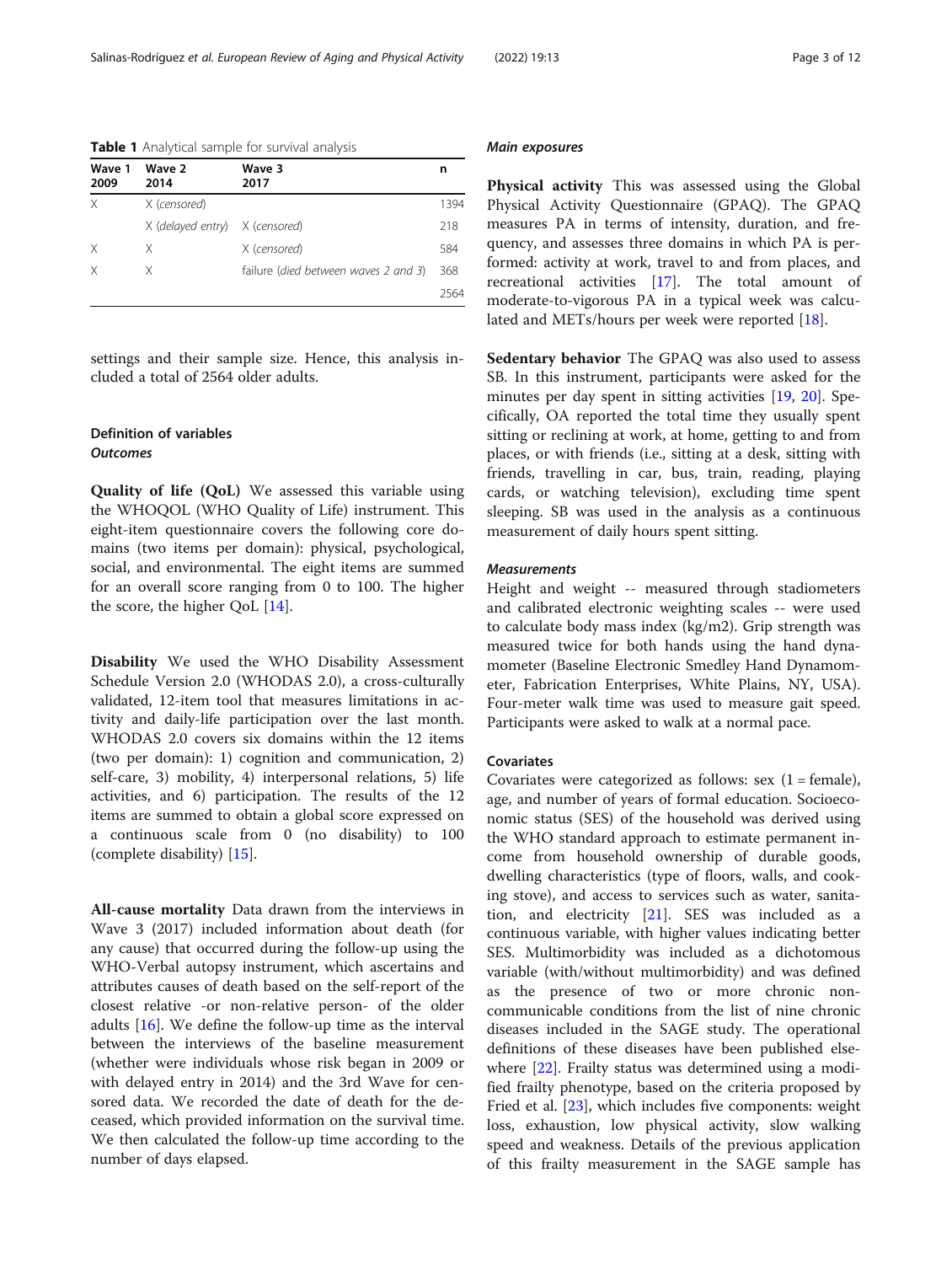been published elsewhere [\[24\]](#page-10-0). We also used sarcopenia as an additional covariate. In accordance with previous publications, we defined the presence of sarcopenia as having low skeletal muscle mass (reflected by lower skeletal muscle mass index) and either a slow gait speed or weak handgrip strength. Details of the specific algorithms used to define sarcopenia status in the older adult population using the SAGE study sample are published elsewhere [\[25](#page-10-0)]. Finally, body mass index (BMI) was calculated using weight (kg) and height (cm) (BMI = Weight [kg] / Height [m2]) and was incorporated into the analysis as a continuous variable.

## Statistical analysis

Baseline characteristics are presented in percentages and means (standard deviation) as appropriate. Health and sociodemographic characteristics related to longitudinal trajectories of PA were compared using Chi-square or ANOVA tests.

We used growth mixture modelling (GMM) to investigate the longitudinal trajectories of PA and SB [\[26](#page-10-0)]. GMM is useful since it provides information regarding the growth factors of each different trajectory. The intercept and slope (growth factors) are interpreted as usual in longitudinal modelling: the level of outcome variable when time is equal to zero and the rate of change in the outcome over time, respectively. According to current recommendations [[27\]](#page-10-0), we initially specified a singleclass latent growth curve model to determine the pattern of change over time. Given the number of available measurements in the SAGE study (i.e., three waves) we examined a linear and a quadratic pattern of change. We specifically applied the GMM with class-specific random intercepts. We also applied an exploratory approach and fitted models with an increasing number of classes to identify the optimal latent class model.

We determined the best model (i.e., the one with the optimal number of classes) based on statistical criteria, parsimony, and interpretability [[27\]](#page-10-0). We considered: (1) the lowest values of the goodness of fit measures - Bayes Information Criteria (BIC), Akaike Information Criteria (AIC) and the sample-size adjusted BIC (aBIC), (2) the following versions of the likelihood ratio tests (LRT): Vuong-Lo-Mendell-Rubin, Lo-Mendell-Rubin adjusted, and Bootstrapped, (3) the way to which the trajectory classes captured distinct and important patterns in the data, and (4) the quality of the model in terms of posterior probability diagnostics, namely the entropy and average posterior probability for each trajectory class.

We analyzed the association between the PA and SB trajectories and the distal outcomes (QoL, disability, and all-cause mortality) using linear mixed-effects regression and Cox proportional hazards models. Given that the Mexico-SAGE study included multiple members from within the same household and had repeated measurements of QoL and disability from the same individual, our data had a three-level hierarchical structure, with measurement occasions at level 1, individuals at level 2, and households at level 3. We then fitted a random intercept models including the subject and household IDs as random effects for QoL and disability outcomes.

For the Cox model, new admissions are left-truncated observations (also known as delayed entry), implying that not all individuals start to be at risk simultaneously, which in turn represents a potential bias [\[28](#page-10-0)–[30\]](#page-11-0). Then, we considered the delayed entry feature in our statistical analysis following the proposal of Lamarca et al. [[31\]](#page-11-0) to analyze left-truncated data with the older adult population using age as the time scale. In our study, consider the survival time as the elapsed time from age 50 until the event of interest. Additionally, we used clustered standard errors to account for correlation between repeated measurements within individuals.

All models were adjusted using the covariates described above. Furthermore, the modeling of PA was adjusted by weekly hours of SB, and SB was adjusted by PA (METs/hours per week), and both (PA and SB) for the follow-up time. Regression coefficients, hazard ratios, and 95% confidence intervals were reported.

Models for GMM were estimated in Mplus v8.5 by full maximum likelihood (FML) and robust standard errors to non-normality  $[32]$  $[32]$ . To avoid local maxima for the expectation-maximization (EM) algorithm, we estimated the models with 200 random starting values and 100 iterations per set of starting values. According to the guidelines for reporting on latent trajectory studies [\[27](#page-10-0)], the code syntax is provided in the Additional file, Appendix [2](#page-9-0). We used Stata 17.0 to model the association between PA and SB trajectories and distal outcomes.

This study was conducted following the STROBE guidelines for reporting cohort studies (STROBE checklist is reported in the Additional file, Appendix [3\)](#page-9-0).

## Results

At baseline, the sample was constituted of 2404 older adults. The mean age was  $67.5$  (st. dev. = 10.3), and 61.7% were female. The average PA (METs/hours per week) was  $68.3$  (st. dev. = 113.1), and the mean daily hours of SB was 2.6 (st. dev.  $= 2.6$ ).

## Trajectories of PA and SB

The single-class latent growth curve model showed favorable evidence for the linear model ( $p < 0.01$ ) over the quadratic model ( $p = 0.99$ ) for both PA and SB. We adjusted models from one to four trajectories. Table [2](#page-4-0) provides the information of the Model Selection Criteria for all the models tested. For PA and SB, the three-class model was the best according to the fit indices, entropy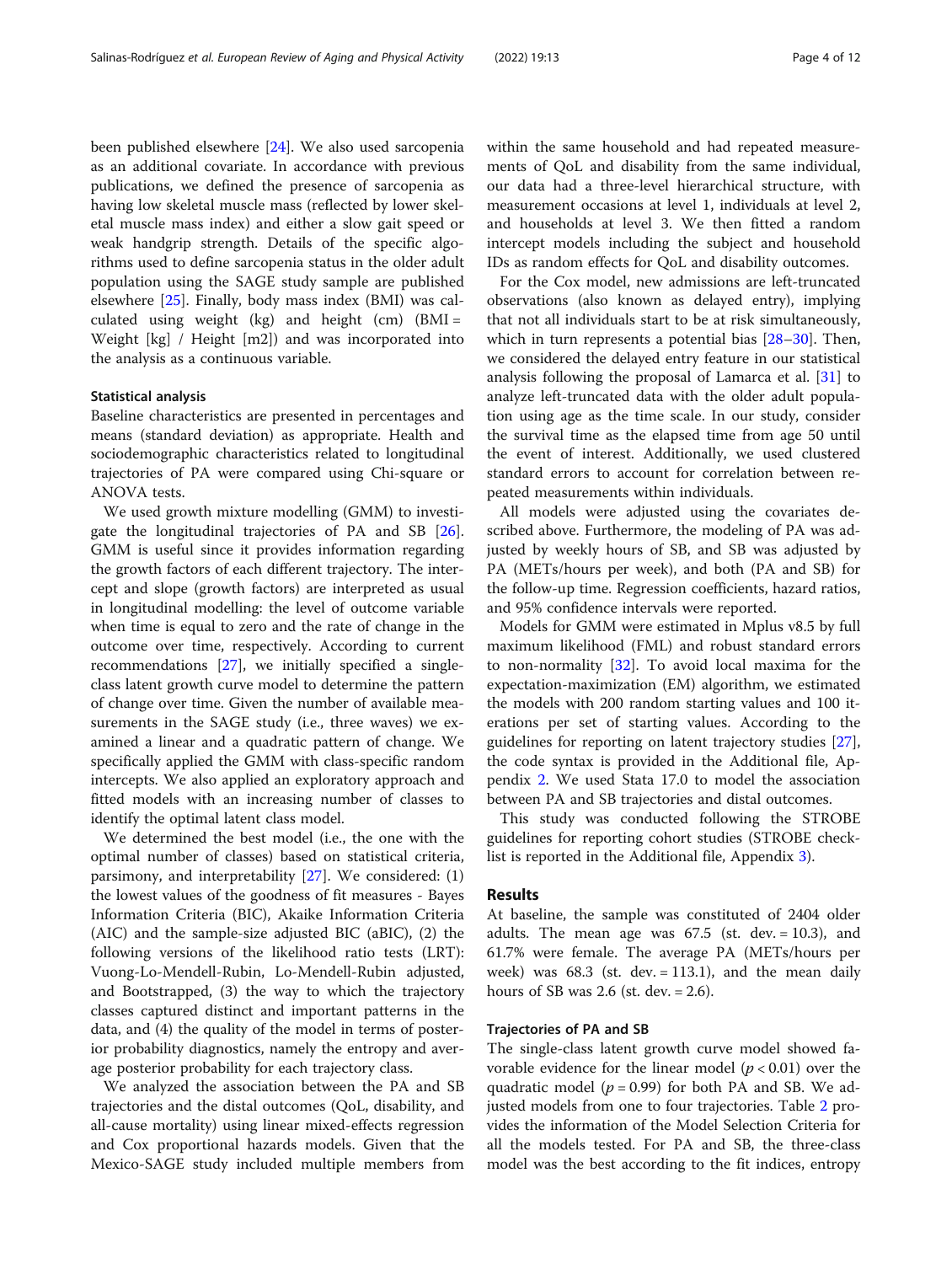|                       |                  | Growth mixture model (GMM) |                                                      |            |          |          |                      | Likelihood Ratio Test p-value |                                |                      |                          |
|-----------------------|------------------|----------------------------|------------------------------------------------------|------------|----------|----------|----------------------|-------------------------------|--------------------------------|----------------------|--------------------------|
|                       |                  | Free<br>parameters         | LL                                                   | <b>AIC</b> | BIC      | aBIC     | Classes-<br>size (%) |                               | Entropy Bootstrapped Vuong-Lo- | <b>Mendell-Rubin</b> | Lo-<br>Mendell-<br>Rubin |
| Physical<br>activity  | 1-class          | 14                         | $-23,840.52$ 47,709.05                               |            | 47,791.9 | 47,747.4 | 100                  |                               |                                |                      |                          |
|                       | $2 -$<br>classes | 13                         | $-2758.87$                                           | 5543.74    | 5620.63  | 5579.33  | 63,37                | 0.98                          | < 0.01                         | < 0.01               | < 0.01                   |
|                       | $3 -$<br>classes | 21                         | $-1682.76$                                           | 3407.52    | 3531.72  | 3464.99  | 37,20,43             | 0.99                          | < 0.01                         | 1.00                 | 1.00                     |
|                       | $4-$<br>classes  | 29                         | $-1909.13$                                           | 3876.26    | 4047.78  | 3955.64  | 0,59,28,13           | 0.99                          | 1.00                           | 0.34                 | 0.34                     |
| Sedentary<br>behavior | 1-class 16       |                            | $-31,918.59$ 63,869.17 63,963.01 63,912.17 100       |            |          |          |                      |                               |                                |                      |                          |
|                       | $2 -$<br>classes | 14                         | $-13,259.06$ 26,546.12 26,628.21 26,583.73 91,9      |            |          |          |                      | 0.92                          | < 0.01                         | 0.14                 | 0.14                     |
|                       | $3-$<br>classes  | 22                         | $-13,113.08$ 26,250.16 26,320.54 26,282.41           |            |          |          | 90.2.8               | 0.93                          | < 0.01                         | 0.01                 | 0.01                     |
|                       | $4-$<br>classes  | 30                         | $-13,063.23$ 26,186.45 26,362.36 26,267.04 0,86,3,11 |            |          |          |                      | 0.91                          | 1.00                           | 0.53                 | 0.53                     |

<span id="page-4-0"></span>Table 2 Model Selection Criteria of the Growth Mixture Model (GMM) analysis

Notes: LL Log Likelihood; AIC Akaike information criteria; BIC Bayes Information criteria; aBIC sample-size adjusted BIC

and the  $p$ -values associated with the three LRT used (Vuong-Lo-Mendell-Rubin, Lo-Mendell-Rubin adjusted, and Bootstrapped). Additionally, we selected the three-class model based on the lower values of AIC, BIC, and aBIC.

Figures [1](#page-5-0) and [2](#page-6-0) show the trajectories of PA and SB in the three-class model. For PA, the first class was identified as "low-PA-decreasers," with the lowest baseline PA and the least steep decreasing trajectory. There were 1244 individuals in this class (39% of the sample) with an average baseline PA of 41.2 (SE = 0.5,  $p$ -value < 0.01) and a decline rate of  $-3.1$  (SE = 0.1, *p*-value < 0.01). The second class, "moderate-PA-decreasers," had a medium baseline PA and a decreasing trajectory. This class had 593 individuals (18% of the sample) with moderate level of PA in baseline (intercept =  $67.8$ , SE = 0.5, *p*-value< 0.01) and steeper decline (slope =  $-4.4$ , SE = 0.1, pvalue< 0.01). The third class, "high-PA-decreasers," had a high baseline PA and a steep decreasing trajectory. This class had 1372 participants (43%) with a higher average baseline PA (intercept = 97.6,  $SE = 0.9$ ,  $p$ -value< 0.01) but also with the steepest decreasing slope  $(-5.3, SE = 0.1,$  $p$ -value $<$  0.01) (Table [3\)](#page-7-0).

For SB, we also identified three classes. The first group, "low-maintainers", was composed of 2888 OA (90%), with the lowest baseline levels of SB (intercept = 2.1,  $SE = 0.1$ , *p*-value < 0.01) and a relatively stable trajectory (slope = 0.1,  $SE = 0.01$ , p-value < 0.01). The second group, "steep-decreasers", had 64 individuals  $(2%)$ , with the highest baseline SB (intercept = 13.1,  $SE = 0.6$ , *p*-value< 0.01) and a steep decreasing trajectory (slope =  $-1.3$ , SE = 0.1, p-value < 0.01). Finally, the third group, "steep-increasers", had 257 OA (8%), medium baseline SB levels (intercept = 4.9,  $SE =$ 

0.3,  $p$ -value< 0.01), and a steeper increasing trajectory  $(slope = 0.8, SE = 0.1, p-value < 0.01)$  (Table [3](#page-7-0)).

Table [4](#page-7-0) shows baseline health and sociodemographic characteristics by PA trajectories. In comparison to individuals in classes 1 (low baseline PA and less steep decreasing trajectory) and 2 (medium baseline PA and decreasing trajectory), older adults in class 3 (high baseline PA and steep decreasing trajectory), were younger (*p*-value< 0.01), mostly male (*p*-value< 0.01), had more years of formal education  $(p$ -value $< 0.01)$  and better SES  $(p$ -value< 0.01). They also displayed a significantly lower prevalence of sarcopenia ( $p$ -value $< 0.01$ ) and multimorbidity (p-value< 0.01) and had the lowest levels of BMI (p-value< 0.01). Regarding SB trajectories, individuals with the worst trajectories (classes 2 and 3) had unfavorable health conditions than those in class 1. The former had a lower quality of life  $(p < 0.01)$ , greater disability  $(p < 0.01)$ , and a higher mortality rate  $(p < 0.01)$ . Additionally, they had higher prevalences of multimorbidity  $(p < 0.01)$ , frailty  $(p < 0.01)$ , and sarcopenia  $(p < 0.01)$ (Additional file, Appendix [3](#page-9-0)).

## Associations of PA and SB trajectories with QoL, disability, and all-cause mortality

The associations of PA and SB trajectories with the distal outcomes QoL, disability and all-cause mortality are depicted in Table [5.](#page-8-0) Regarding QoL, the classes with higher baseline PA levels (moderate-decreasers and high-decreasers) had the higher QoL levels ( $β = 2.90$ ; 95% CI: 1.78;4.01; and β = 2.81; 95% CI: 1.64;3.98, respectively). Meanwhile, the group with the best SB trajectory (low-maintainers) also had the higher levels of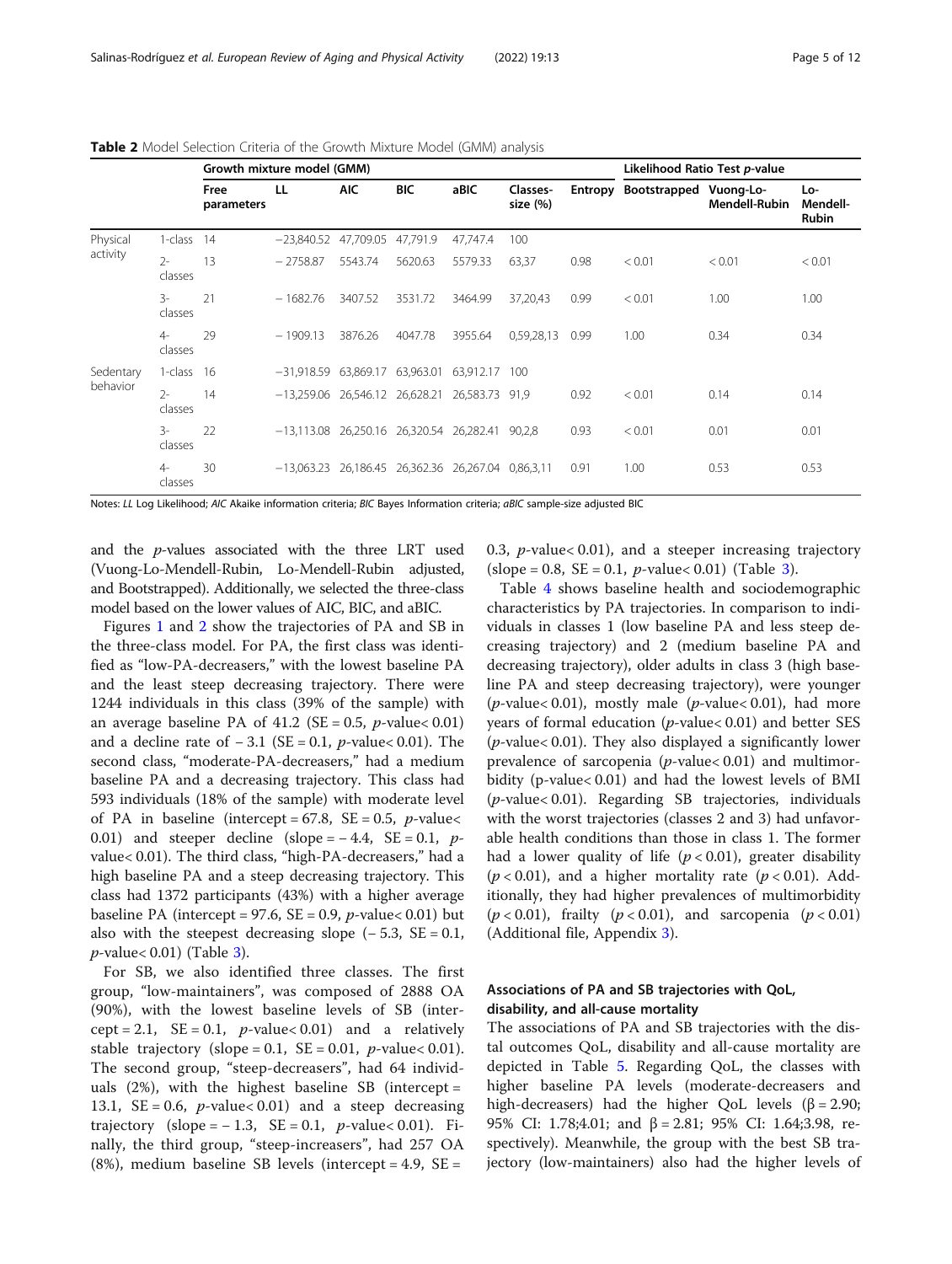

<span id="page-5-0"></span>

QoL compared to the group of steep-increasers  $(\beta = -3.70; 95\% \text{ CI: } -5.31; -2.09).$ 

The groups of moderate-PA-decreasers and high-PAdecreasers also had lower disability scores compared to the low-PA-decreasers group  $(β = -6.11; 95%$  CI: – 7.39;-4.82; and  $β = -7.60$ ; 95% CI:  $-8.95$ ;-6.25, respectively). For SB, the steep-decreasers and steep-increasers groups showed worse levels of disability (β = 5.81; 95% CI: 1.94;9.69; and  $β = 8.81$ ; 95% CI: 6.92;10.70, respectively) in comparison with the low-maintainers group.

For both outcomes (QoL and disability) and exposures (PA and SB) the results show that between-subject differences explain a greater proportion of the variance associated with the outcomes than between-household differences. Specifically, 33% of the variation in QoL is explained by individual differences (ICC =  $0.33$ ;  $95\%$  CI: 0.30–0.36) compared to 14% by household differences (ICC = 0.14; 95% CI: 0.09–0.20). Meanwhile, for disability, the observed data were 43% for between-subject differences (ICC = 0.43;  $95\%$  CI: 0.40–0.46), and 6% for

between-household differences (ICC = 0.06; 95% CI:  $0.02-0.16$ .

For all-cause mortality data, the median duration of follow-up was 2002 days (5.5 years), with an interquartile range of 1196 days. In total, 368 deaths were observed, equivalent to a mortality rate of 26.1 per 1000 personyears. Regarding the observed associations, the high-PAdecreasers group had a lower risk of dying than the low-PA-decreasers group (HR = 0.33; 95% CI: 0.24;0.44). Finally, the steep-increasers group in SB had a higher mortality risk than the low-maintainers group  $(HR = 1.44;$ 95% CI: 1.05;1.96).

## **Discussion**

In this study we identified different trajectories of PA and SB across eight years of follow-up in a national sample of older Mexican adults. Our findings are consistent with previous research indicating that aging is a heterogeneous process [\[33](#page-11-0)–[35\]](#page-11-0). Three distinct longitudinal trajectories of PA and SB were found: low-PA-decreasers,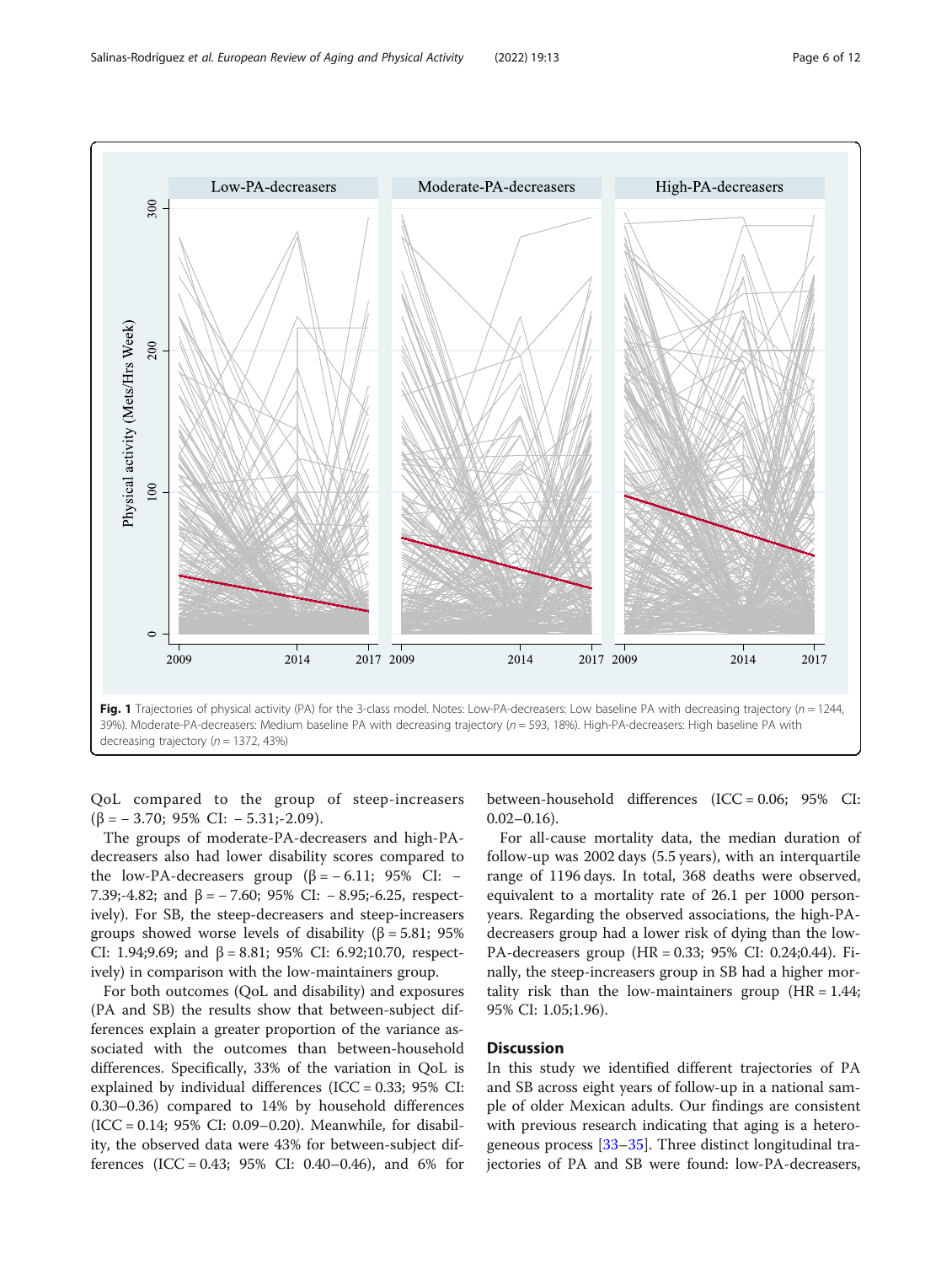<span id="page-6-0"></span>

moderate-PA-decreasers, and high-PA-decreasers for PA; and low-maintainers, steep-decreasers, and steepincreasers for SB.

All trajectories of PA had downward slopes of similar magnitude; however, they had different baseline levels. The low-PA-decreasers group had the lowest baseline PA; we consider it the most disadvantaged trajectory. Meanwhile, the moderate-PA-decreasers and high-PAdecreasers groups had higher PA baseline levels; despite their descending trajectories, they reached higher levels of PA than the low-decreasers group.

SB trajectories were more heterogeneous; one group had a relatively stable trajectory, another, a steep descending slope, and the last one, a steep upward slope. We consider the low-maintainers group as the best trajectory since they maintained low SB levels (2 h a day on average) throughout the follow-up. The steep-decreasers trajectory had significantly declining SB levels, but still started with very high baseline SB levels. The steepincreasers group probably holds the highest risk, given its steep SB increase throughout the study period.

Our study identified that typical trajectories of PA and SB do not exist, and therefore do not adequately describe a unique temporal trend of these variables among the older adult population. Similar results have been reported in previous studies. Sanchez-Sanchez et al, in one study with 1679 OA from Spain, reported five trajectories of PA using the Physical Activity Scale for the Elderly (PASE) during nine years of follow-up: high PAconsistent (HPAC); low PA-decreasing (LPAD); low PAincreasing (LPAI); moderate PA-consistent (MPAC); moderate PA-mildly decreasing (MPAMD) [[9\]](#page-10-0). Using PASE, Laddu et al also reported three different trajectories of PA: high PA declining, moderate PA declining, and low PA declining [[10\]](#page-10-0).

Regarding the association between PA trajectories and mortality, Sanchez-Sanchez et al found that OA belonging to the LPAD trajectory had higher risk of all causemortality compared with those in HPAC  $(HR = 1.68)$ 95%CI 1.21, 2.31) [[9](#page-10-0)]. Laddu et al. found that OA in moderate PA-declining and high PA-declining groups had a lower risk of all-cause mortality, cardiovascular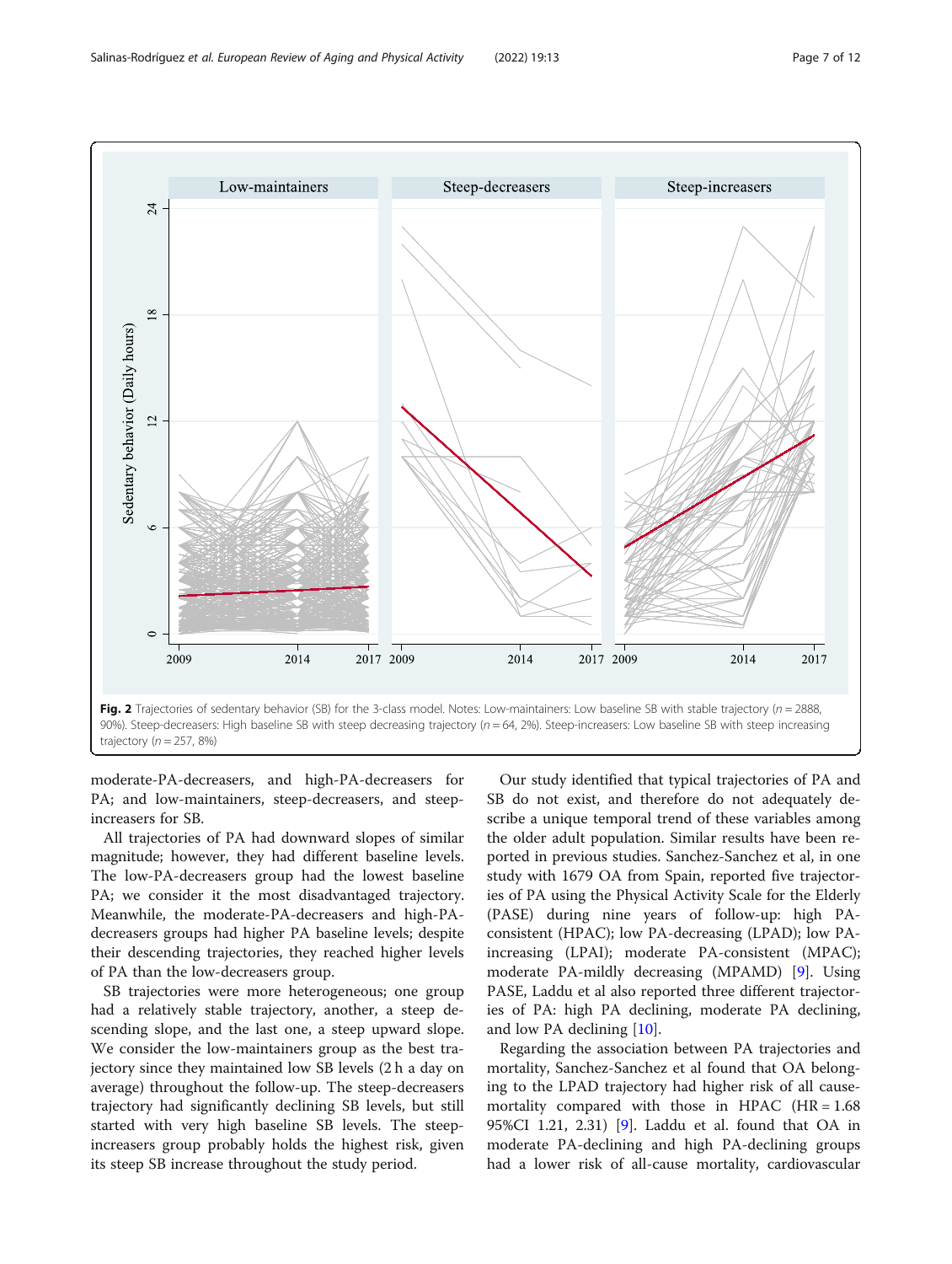|                                            | <b>Physical activity</b> |                            | Sedentary behavior     |                     |                      |                      |
|--------------------------------------------|--------------------------|----------------------------|------------------------|---------------------|----------------------|----------------------|
|                                            | Low-PA-<br>decreasers    | Moderate-PA-<br>decreasers | High-PA-<br>decreasers | Low-<br>maintainers | Steep-<br>decreasers | Steep-<br>increasers |
| Sample size                                | $n = 1244(39%)$          | $n = 593(18%)$             | $n = 1372(43%)$        | $n = 2888(90\%)$    | $n = 64(2%)$         | $n = 257(8%)$        |
| Average probability of class<br>membership | 0.99                     | 1.00                       | 0.99                   | 0.98                | 0.92                 | 0.87                 |
| Latent variable means                      |                          |                            |                        |                     |                      |                      |
| Intercept                                  | 41.2 (SE = $0.5$ )       | $67.8$ (SE = 0.5)          | $97.6$ (SE = 0.9)      | $2.1$ (SE = 0.1)    | $13.1$ (SE = 0.6)    | 4.9 ( $SE = 0.3$ )   |
| Slope                                      | $-3.1$ (SE = 0.1)        | $-4.4$ (SE = 0.1)          | $-5.3$ (SE = 0.1)      | $0.1$ (SE = 0.01)   | $-1.3$ (SE = 0.1)    | $0.8$ (SE = 0.1)     |
| Latent variables variance                  |                          |                            |                        |                     |                      |                      |
| Intercept variance                         | 69.5 (SE = 5.4)          | $20.7$ (SE = 4.7)          | $220.6$ (SE = 15.5)    | $1.0$ (SE = 0.1)    | $8.6$ (SE = 2.5)     | 5.5 ( $SE = 1.1$ )   |
| Residual variance                          | $87.6$ (SE = 3.6)        | 99.8 (5.4)                 | $328.9$ (SE = 11.8)    | 2.2 (SE = $0.2$ )   | 3.6(0.3)             | $3.4$ (SE = 0.5)     |

<span id="page-7-0"></span>Table 3 Parameter estimates for the trajectories of physical activity and sedentary behavior

Note: SE standard error

disease mortality, and non-cardiovascular disease mortality compared with OA in the low PA declining trajectory [[10](#page-10-0)]. These associations agree with our findings, which identified that OA with low PA at baseline and a decreasing trend have a higher risk of mortality.

Sanchez-Sanchez et al also reported that OA in LPAD trajectory had higher probability of disability compared with those in HPAC (OR = 3.14 95% CI 1.59–6.19). Although they assessed disability with the Katz Index, their results are comparable with ours because OA in the moderate and high PA declining trajectories had lower levels of disability compared with the reference trajectory [\[9](#page-10-0)]. In our study, we used the WHODAS 2.0 to

assess disability, which comprises more disability domains than just physical, and we still found that lower levels of PA can increase the levels of all types of disability.

Former studies have tested the association between PA with QoL. The study from Vallance et al found that women achieving the recommendations of PA (moderate-intensity PA for a minimum of 30 min on 5 d/wk. or vigorous-intensity activity for a minimum of 20 min on 3 d/wk., or combinations of moderate and vigorous intensity) had higher scores for the two components of QoL assessed with the RAND-12 Health Status Inventory  $(M<sub>diff</sub> = 2.4, P = 0.008, d = 0.31$  for physical component

|  |  | <b>Table 4</b> Baseline sociodemographic and health characteristics according to trajectories of physical activity |  |  |  |
|--|--|--------------------------------------------------------------------------------------------------------------------|--|--|--|
|  |  |                                                                                                                    |  |  |  |

|                                                | <b>Total</b>  | Low-PA-decreasers | Moderate-PA-decreasers High-PA-decreasers p-value |                 |        |
|------------------------------------------------|---------------|-------------------|---------------------------------------------------|-----------------|--------|
|                                                | $n = 3209$    | $n = 1244$ (39%)  | $n = 593(18%)$                                    | $n = 1372(43%)$ |        |
| <b>Outcomes</b>                                |               |                   |                                                   |                 |        |
| Quality of life (mean, SD)                     | 65.8(14.1)    | 62.4(14.7)        | 66.8 (13.4)                                       | 68.2 (13.1)     | < 0.01 |
| Disability (mean, SD)                          | 16.6(18.6)    | 27.3(20.8)        | 13.3 (15.9)                                       | 9.3(12.8)       | < 0.01 |
| All-cause mortality (%)                        | 20.9          | 27.7              | 21.7                                              | 8.3             | < 0.01 |
| Health and sociodemographics                   |               |                   |                                                   |                 |        |
| Sex (female = $1)$ (%)                         | 61.7          | 74.3              | 79.6                                              | 38.6            | < 0.01 |
| Age (mean, SD)                                 | 67.5(10.3)    | 72.7 (8.3)        | 65.6(7.8)                                         | 60.6(9.1)       | < 0.01 |
| Years of formal education (mean, SD)           | 5.1(4.4)      | 3.7(3.7)          | 4.6(4.4)                                          | 5.6 $(4.5)$     | < 0.01 |
| Frailty (%)                                    |               |                   |                                                   |                 |        |
| Non-frail                                      | 44.8          | 53.8              | 44.4                                              | 36.2            |        |
| Prefrail                                       | 25.1          | 23.0              | 25.6                                              | 26.7            |        |
| Frail                                          | 30.1          | 23.2              | 30.0                                              | 37.1            | < 0.01 |
| Sarcopenia (%)                                 | 14.1          | 22.1              | 9.8                                               | 7.7             | < 0.01 |
| Body Mass Index (mean, SD -kg/m2)              | 28.3(5.4)     | 28.5(5.5)         | 28.8 (5.9)                                        | 27.8 (4.6)      | < 0.01 |
| Multimorbidity (%)                             | 55.5          | 69.3              | 56.9                                              | 40.3            | < 0.01 |
| Health insurance (%)                           | 71.1          | 72.8              | 71.0                                              | 71.0            | 0.72   |
| Socioeconomic status (assets index) (mean, SD) | $-0.03(1.17)$ | $-0.23(1.12)$     | $-0.04(1.16)$                                     | 0.03(1.18)      | < 0.01 |

Notes: Cells are means (std. dev.) or percentages; p-value for ANOVA or chi-square tests; data for all-cause mortality refers to deaths reported in Wave 3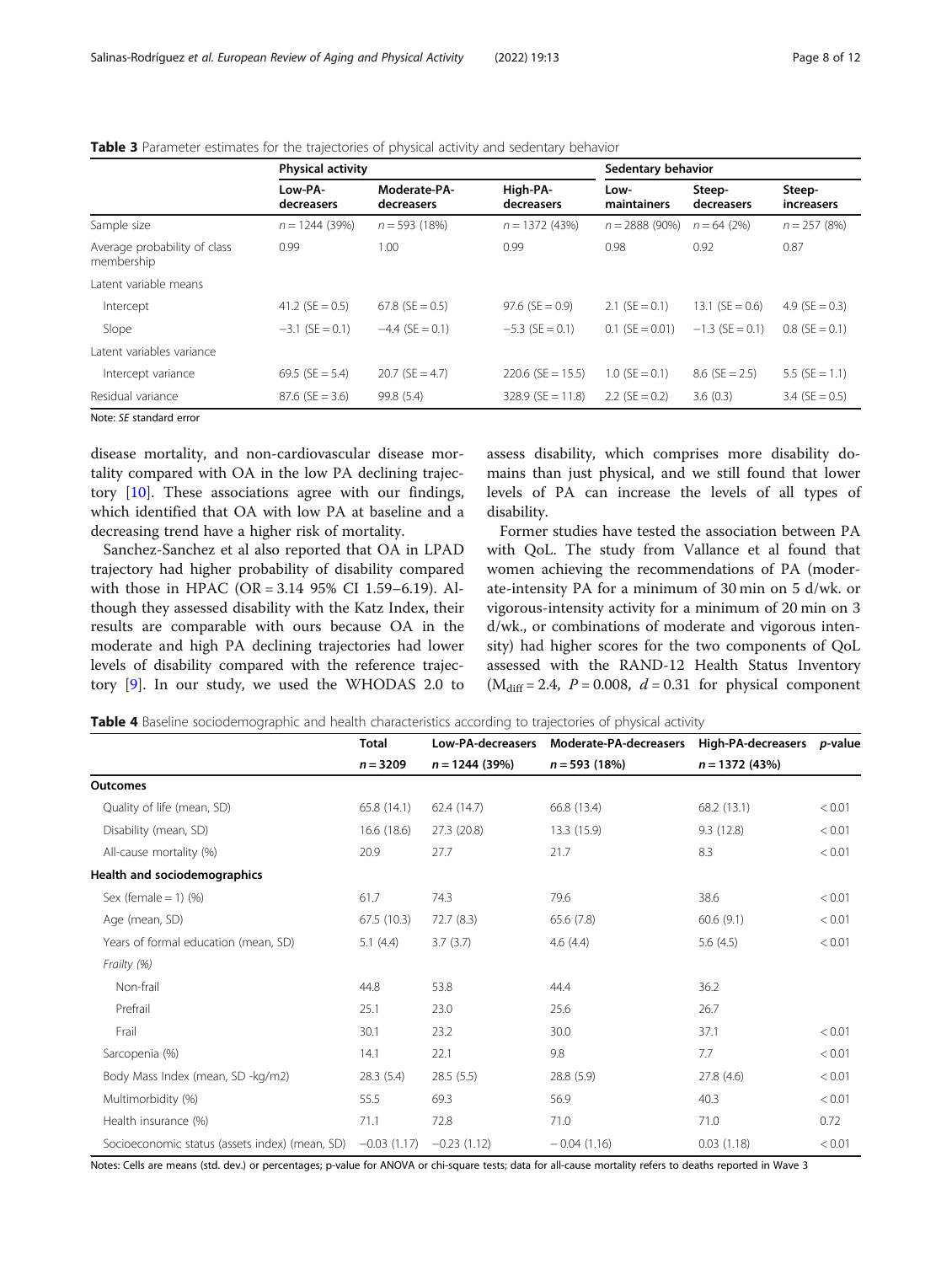|                                    | Quality of life |                  | <b>Disability</b> |                  | All-cause mortality |              |
|------------------------------------|-----------------|------------------|-------------------|------------------|---------------------|--------------|
|                                    | Coefficient     | 95% CI           | Coefficient       | 95% CI           | <b>Hazard</b> ratio | 95% CI       |
| Physical activity trajectories     |                 |                  |                   |                  |                     |              |
| low-PA-decreasers                  | Ref.            |                  | Ref.              |                  | Ref.                |              |
| moderate-PA-decreasers             | 2.90            | (1.78; 4.01)     | $-6.11$           | $(-7.39; -4.82)$ | 0.82                | (0.63; 1.07) |
| high-PA-decreasers                 | 2.81            | (1.64; 3.98)     | $-7.60$           | $(-8.95; -6.25)$ | 0.33                | (0.24; 0.44) |
| Variance components                | Estimate        | 95% CI           | Estimate          | 95% CI           |                     |              |
| Subject                            | 30.43           | (21.99; 42.10)   | 71.58             | (59.23; 86.51)   |                     |              |
| Household                          | 21.90           | (14.41; 33.27)   | 12.26             | (4.69; 32.04)    |                     |              |
| Intraclass correlation             |                 |                  |                   |                  |                     |              |
| Subject                            | 0.33            | (0.30; 0.36)     | 0.43              | (0.40; 0.46)     |                     |              |
| Household                          | 0.14            | (0.09; 0.20)     | 0.06              | (0.02; 0.16)     |                     |              |
| Sedentary behavior<br>trajectories | Coefficient     | 95% CI           | Coefficient       | 95% CI           | Hazard ratio        | 95% CI       |
| low-maintainers                    | Ref.            |                  | Ref.              |                  | Ref.                |              |
| steep-decreasers                   | $-2.23$         | $(-5.53; 1.08)$  | 5.81              | (1.94; 9.69)     | 0.40                | (0.13; 1.27) |
| steep-increasers                   | $-3.70$         | $(-5.31; -2.09)$ | 8.81              | (6.92; 10.70)    | 1.44                | (1.05; 1.96) |
| Variance components                | Estimate        | 95% CI           | <b>Fstimate</b>   | 95% CI           |                     |              |
| Subject                            | 32.15           | (23.26; 44.44)   | 81.95             | (68.13; 90.58)   |                     |              |
| Household                          | 23.79           | (15.72; 36.00)   | 11.31             | (3.51; 36.43)    |                     |              |
| Intraclass correlation             |                 |                  |                   |                  |                     |              |
| Subject                            | 0.35            | (0.31; 0.38)     | 0.45              | (0.42; 0.48)     |                     |              |
| Household                          | 0.15            | (0.10; 0.22)     | 0.05              | (0.02; 0.17)     |                     |              |

<span id="page-8-0"></span>Table 5 Estimated associations of physical activity and sedentary behavior trajectories with quality of life, disability, and all-cause mortality

Notes: Linear regression model for quality of life and disability. Cox regression model for all-cause mortality. Results adjusted for covariates showed in Table [4](#page-7-0) and the time of follow-up

and,  $M_{\text{diff}} = 2.3$ ,  $P = 0.011$ ,  $d = 0.30$  for mental component) compared with women who did not reach the recommendations [\[36](#page-11-0)]. Other studies have also analyzed this association and outlined how PA interventions could increase QoL [\[37,](#page-11-0) [38](#page-11-0)] However, after an extensive search, we did not find studies identifying PA trajectories and their association with QoL among communitydwelling OA.

SB has been widely studied because of its increasing prevalence in OA and its association with adverse health outcomes [[5,](#page-10-0) [39](#page-11-0)]. A recent review of literature identified four prospective studies that evaluated the association between SB and mortality, reporting that increased SB is associated with an increased mortality [[39\]](#page-11-0). Another systematic review analyzed two studies looking at the association between SB and QoL. The first did not find a significant association between SB and subjective well-being [\[40](#page-11-0)], while the second reported that SB is negatively associated with several domains of health-related QoL using the SF-36 instrument, such as physical functioning, physical role, body pain, vitality, social functioning, and mental health [[41\]](#page-11-0).

For the association between SB and disability, Dunlop et al reported that one additional hour of SB was associated with disability using the Katz scale ( $OR =$ 1.46 95%CI 1.07–1.98) [[42\]](#page-11-0). The evidence seems to be consistent regarding the time spent in SB and adverse health outcomes in OA. Susanto et al identified five different trajectories of sitting time (hours/day) over a 12-year follow-up in Australian middle-aged women (>50y): low, medium, increasing, decreasing and high; the low pattern of sitting time per day was associated with reduced probability of frailty  $(OR = 0.8695\% CI)$  $(0.75, 0.98)$  [[11\]](#page-10-0). To our knowledge, ours is the first study to look at SB trajectories in OA in relation to mortality, disability and QoL.

The causal pathways between PA, SB, and healthy aging have not been fully elucidated. PA seems to promote healthy aging by a combination of actions, rather than a single mechanism. These include: a beneficial change in inflammation biomarkers due to a reduction in adipose tissue, fat mass and consequently weight loss [[43\]](#page-11-0), immune system [\[44\]](#page-11-0), modification of sex related hormones [[45](#page-11-0)], upregulation of antioxidant defense system [\[46](#page-11-0)], and other aspects related with psychological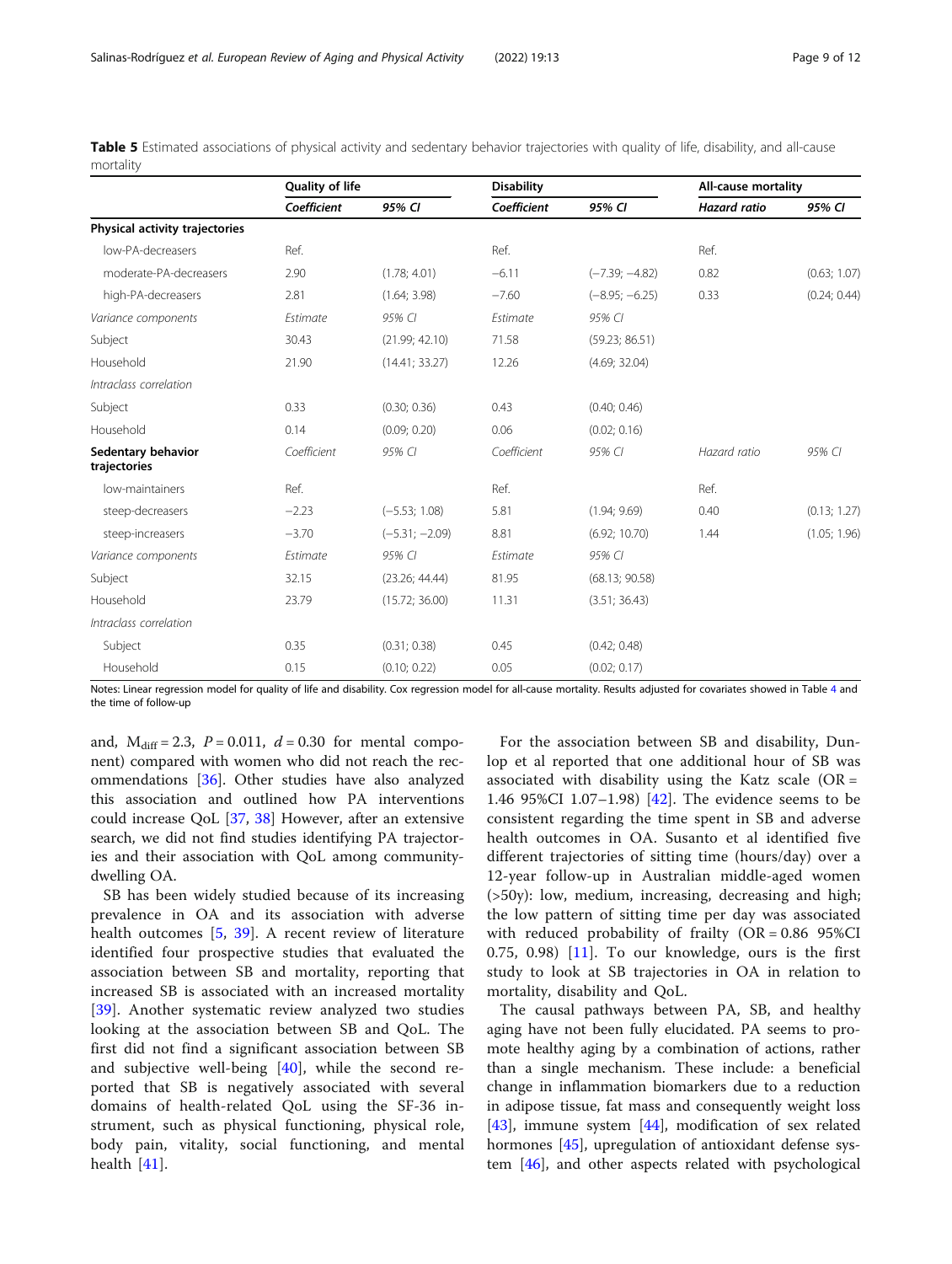<span id="page-9-0"></span>modifications, like self-esteem as a contributor of functionality and QoL [\[47,](#page-11-0) [48\]](#page-11-0). Also, PA improves strength, aerobic capacity, balance, walking and flexibility, all of which are factors associated with reduction in falls, dependence, and disability [[6\]](#page-10-0).

Studies analyzing SB in animal models have found modifications in skeletal muscle regulatory genes of lipid metabolism [[49\]](#page-11-0). Similar findings are reported in observational studies, identifying alterations in blood cholesterol [\[50\]](#page-11-0), glucose, and free fatty acids [[51,](#page-11-0) [52](#page-11-0)]. Also, SB has been associated with weight gain, increased waist circumference, and poor quality of diet [[53\]](#page-11-0); these variations are related to cardiovascular disease and associated with mortality and poor physical performance [\[54](#page-11-0)]. Additionally, some psychological and sociological variables tied to QoL have been linked to SB, like loneliness, life satisfaction, and sense of belonging to a community [\[5](#page-10-0)].

#### Strengths and limitations

Our study has some strengths. To the best of our knowledge, this is the first study conducted in LMIC to assess the longitudinal trajectories of PA and SB, and their associations with QoL, disability, and all-cause mortality among OA population. Additionally, we used several outcomes that could be highly significant for this population group. There were also some limitations to our study. First, we used self-reported PA and SB data instead of objective measurements, which could have led to an overestimation of PA and underestimation of SB. In particular, the reported time of SB (two hours on average) seems low given that some studies have reported higher levels of SB among older adults [\[55](#page-11-0)]. However, previous studies with cross-sectional data (including the six countries in the SAGE study) have reported similar levels in the average number of SB daily hours [[56,](#page-11-0) [57](#page-11-0)]. Additionally, it is important to note that our SB measurement is based on a single question investigating the time that older adults spend in a sitting position (excluding sleep time). Other SB measurements are based on complete batteries/questionnaires that include different activities not considered in the SAGE study [[58,](#page-11-0) [59\]](#page-11-0). This bias could cause some older adults to be miscategorized in some of the estimated trajectories. Second, recall and survivor bias can affect the results of epidemiological studies with older adults. It is possible that participants in our study with worse disability and QoL died at younger ages. Therefore, the healthiest individuals would be interviewed, and the associations may have been underestimated. Third, losses to follow-up between waves (15% after Wave 1 and 17% after Wave 2) seem high. Although, the SAGE study has added new individuals in each round to compensate for these losses. Still, when comparing the excluded individuals with those in the analytical sample, the former were older and less healthy. Consequently, the observed associations could be underestimated since younger and healthier individuals tend to have a better quality of life, less disability, and lower mortality rates.

## **Conclusions**

Our key findings are that PA and SB have heterogeneous trajectories, and that QoL, disability, and mortality are consistently related to the worse trajectories. These findings imply that, even in the same age cohort, populations of OA with lower levels of PA and higher time spent in SB should be prioritized to prevent mortality, disability, and worsening QoL. Our results also highlight the need for health policies and prevention strategies in middleaged adults to promote PA and minimize SB. Further studies should consider these activities/behaviors as exposures that vary throughout life to identify vulnerable groups who would benefit the most from physical activation interventions. This is particularly important in LMIC, like Mexico, in order to maximize resources and population health.

#### Abbreviations

OA: Older adults; PA: Physical activity; LMIC: Low and middle income countries; SB: Sedentary behaviors; QoL: Quality of life; WHO: World Health Organization; SAGE: Study on global AGEing and adult health; WHOQOL: WHO Quality of Life; WHODAS: WHO Disability Assessment Schedule; GPAQ: Global Physical Activity Questionnaire; MET: Metabolic equivalent task; SES: Socioeconomic status; BMI: Body mass index; GMM: Growth mixture model; BIC: Bayesian information criteria; AIC: Akaike information criteria; aBIC: Adjusted Bayesian information criteria; LRT: Likelihood ratio test; FML: Full maximum likelihood; EM: Expectationmaximization; HR: Hazard ratio; CI: Confidence interval; SE: Standard error; PASE: Physical Activity Scale for the Elderly; HPAC: High PA-consistent; LPAD: Low PA-decreasing; LPAI: Low PA-increasing; MPAC: Moderate PAconsistent; MPAMD: Moderate PA-mildly decreasing; M<sub>diff</sub>: Mean difference

#### Supplementary Information

The online version contains supplementary material available at [https://doi.](https://doi.org/10.1186/s11556-022-00291-3) [org/10.1186/s11556-022-00291-3.](https://doi.org/10.1186/s11556-022-00291-3)

Additional file 1.

#### Acknowledgements

None.

#### Authors' contributions

Aaron Salinas-Rodriguez, Betty Manrique-Espinoza and Ana Rivera-Almaraz coordinated and designed the study; Aaron Salinas-Rodriguez performed the statistical analysis; Aaron Salinas-Rodriguez and Rosa Palazuelos-Gonzalez drafted the manuscript. Alejandra Jauregui critically revised the manuscript. All authors took part in the writing and final editing of the manuscript. All authors reviewed and had final approval of the submitted and published versions.

#### Authors' information

Not applicable.

#### Funding

No specific funding was provided for this article. However, SAGE is supported by WHO and the US National Institute on Aging through Interagency Agreements (OGHA04034785, YA1323–08-CN-0020, and Y1-AG-1005-01) and competitive grant: R01AG034479.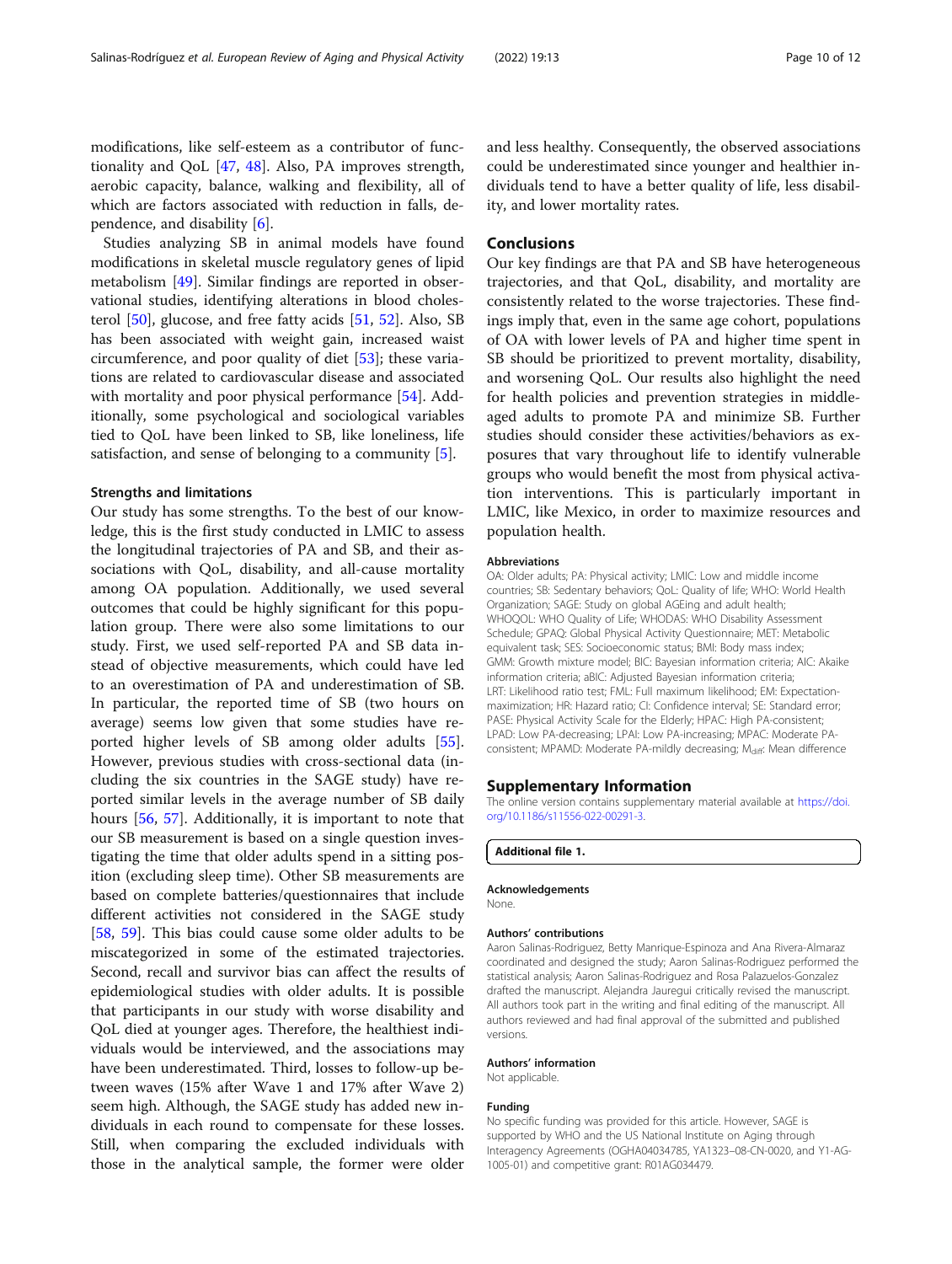## <span id="page-10-0"></span>Availability of data and materials

The datasets supporting the conclusions of this article are available in the WHO repository, [http://apps.who.int/healthinfo/systems/surveydata/index.](http://apps.who.int/healthinfo/systems/surveydata/index.php/catalog/sage/about) [php/catalog/sage/about.](http://apps.who.int/healthinfo/systems/surveydata/index.php/catalog/sage/about)

#### **Declarations**

#### Ethics approval and consent to participate

The study was approved by the research and ethics committees of the National Institute of Public Health, Cuernavaca, Mexico (CI/2013/550). All subjects gave a written informed consent.

#### Consent for publication

Not applicable.

#### Competing interests

There are no competing interests to declare.

#### Author details

<sup>1</sup>Center for Evaluation and Surveys Research, National Institute of Public Health, Av. Universidad #655. Colonia Santa María Ahuacatitlan ZC, 62100 Cuernavaca, Mor, Mexico. <sup>2</sup>Center for Research in Nutrition and Health, National Institute of Public Health, Av. Universidad #655. Colonia Santa María Ahuacatitlan ZC, 62100 Cuernavaca, Mor, Mexico.

## Received: 2 August 2021 Accepted: 14 April 2022 Published online: 29 April 2022

#### References

- 1. National Academies of Sciences, Engineering, and Medicine, Division of Behavioral and Social Sciences and Education, Committee on Population, Majmundar, M. K., and; Hayward, M. D. (Eds.). (2018). Future Directions for the Demography of Aging: Proceedings of a Workshop. National Academies Press (US).
- 2. Cunningham C. O' Sullivan R, Caserotti P, Tully MA. Consequences of physical inactivity in older adults: a systematic review of reviews and metaanalyses. Scand J Med Sci Sports. 2020;30(5):816–27. [https://doi.org/10.1111/](https://doi.org/10.1111/sms.13616) [sms.13616.](https://doi.org/10.1111/sms.13616)
- 3. Ding D, Lawson KD, Kolbe-Alexander TL, Finkelstein EA, Katzmarzyk PT, van Mechelen W, et al. The economic burden of physical inactivity: a global analysis of major non-communicable diseases. Lancet. 2016;388(10051): 1311–24. [https://doi.org/10.1016/S0140-6736\(16\)30383-X](https://doi.org/10.1016/S0140-6736(16)30383-X).
- 4. Ekelund U, Steene-Johannessen J, Brown WJ, Fagerland MW, Owen N, Powell KE, et al. Does physical activity attenuate, or even eliminate, the detrimental association of sitting time with mortality? A harmonised metaanalysis of data from more than 1 million men and women [published correction appears in lancet. 2016 Sep 24;388(10051):e6]. Lancet. 2016; 388(10051):1302–10. [https://doi.org/10.1016/S0140-6736\(16\)30370-1.](https://doi.org/10.1016/S0140-6736(16)30370-1.)
- 5. Wullems JA, Verschueren SM, Degens H, Morse CI, Onambélé GL. A review of the assessment and prevalence of sedentarism in older adults, its physiology/health impact and non-exercise mobility countermeasures. Biogerontology. 2016;17(3):547–65. [https://doi.org/10.1007/s1](https://doi.org/10.1007/s10522-016-9640-1) [0522-016-9640-1](https://doi.org/10.1007/s10522-016-9640-1).
- 6. Motl RW, McAuley E. Physical activity, disability, and quality of life in older adults. Phys Med Rehabil Clin N Am. 2010;21:299–308. [https://doi.org/10.101](https://doi.org/10.1016/j.pmr.2009.12.006) [6/j.pmr.2009.12.006](https://doi.org/10.1016/j.pmr.2009.12.006).
- 7. Phillips SM, Wójcicki TR, McAuley E. Physical activity and quality of life in older adults: an 18-month panel analysis. Qual Life Res. 2013;22(7):1647–54. [https://doi.org/10.1007/s11136-012-0319-z.](https://doi.org/10.1007/s11136-012-0319-z)
- Kim S, Kwon YM, Park Y. I. Association between Physical Activity and Health-Related Quality of Life in Korean: Korean J Fam Med. 2014;35(3):152–9. [https://doi.org/10.4082/kjfm.2014.35.3.152.](https://doi.org/10.4082/kjfm.2014.35.3.152)
- 9. Sanchez-Sanchez JL, Izquierdo M, Carnicero-Carreño JA, García-García FJ, Rodríguez-Mañas L. Physical activity trajectories, mortality, hospitalization, and disability in the Toledo study of healthy aging. J Cachexia Sarcopenia Muscle. 2020;11(4):1007–17. [https://doi.org/10.1002/jcsm.12566.](https://doi.org/10.1002/jcsm.12566)
- 10. Laddu D, Parimi N, Cauley JA, Cawthon PM, Ensrud KE, Orwoll E, et al. & osteoporotic fractures in men (MrOS) study research group. The association between trajectories of physical activity and all-cause and cause-specific mortality. J Gerontol A Biol Sci Med Sci. 2018;73(12):1708–13. [https://doi.](https://doi.org/10.1093/gerona/gly037) [org/10.1093/gerona/gly037](https://doi.org/10.1093/gerona/gly037).
- 11. Susanto M, Hubbard RE, Gardiner PA. Association of 12-year trajectories of sitting time with frailty in middle-aged women. Am J Epidemiol. 2018; 187(11):2387–96. <https://doi.org/10.1093/aje/kwy111>.
- 12. DiPietro L. Physical activity in aging: changes in patterns and their relationship to health and function. The journals of gerontology. Series A, Biological sciences and medical sciences, 56 Spec No 2, 13–22. [https://doi.](https://doi.org/10.1093/gerona/56.suppl_2.13) [org/10.1093/gerona/56.suppl\\_2.13](https://doi.org/10.1093/gerona/56.suppl_2.13).
- 13. He W, Muenchrath MN, Kowal P. Shades of gray: a cross-country study of health and well-being of the older populations in SAGE countries. Washington, DC: US Government Printing Office; 2007–2010.
- 14. Skevington SM, Lotfy M, O'Connell KA. & WHOQOL group. The World Health Organization's WHOQOL-BREF quality of life assessment: psychometric properties and results of the international field trial. A report from the WHOQOL group. Qual Life Res. 2004;13(2):299–310. [https://doi.org/10.1023/](https://doi.org/10.1023/B:QURE.0000018486.91360.00) [B:QURE.0000018486.91360.00](https://doi.org/10.1023/B:QURE.0000018486.91360.00).
- 15. Ustün TB, Chatterji S, Kostanjsek N, Rehm J, Kennedy C, Epping-Jordan J, et al. & WHO/NIH joint project. Developing the World Health Organization disability assessment schedule 2.0. Bull World Health Organ. 2010;88(11): 815–23. [https://doi.org/10.2471/BLT.09.067231.](https://doi.org/10.2471/BLT.09.067231)
- 16. World Health Organization. Verbal autopsy standards: the 2016 WHO verbal autopsy [https://www.who.int/standards/classifications/other-classifications/](https://www.who.int/standards/classifications/other-classifications/verbal-autopsy-standards-ascertaining-and-attributing-causes-of-death-tool) [verbal-autopsy-standards-ascertaining-and-attributing-causes-of-death-tool](https://www.who.int/standards/classifications/other-classifications/verbal-autopsy-standards-ascertaining-and-attributing-causes-of-death-tool) (accessed 2 Aug. 2021).
- 17. Keating XD, Zhou K, Liu X, Hodges M, Liu J, Guan J, et al. Reliability and concurrent validity of global physical activity questionnaire (GPAQ): a systematic review. Int J Environ Res Public Health. 2019;16(21):4128. [https://](https://doi.org/10.3390/ijerph16214128) [doi.org/10.3390/ijerph16214128.](https://doi.org/10.3390/ijerph16214128)
- 18. WHO. Global Physical Activity Questionnaire (GPAQ). Analysis Guide. Available online: [http://www.who.int/ncds/surveillance/steps/resources/GPA](http://www.who.int/ncds/surveillance/steps/resources/GPAQ_Analysis_Guide.pdf) [Q\\_Analysis\\_Guide.pdf.](http://www.who.int/ncds/surveillance/steps/resources/GPAQ_Analysis_Guide.pdf) Accessed Jul 2021.
- 19. Aguilar-Farias N, Leppe Zamora J. Is a single question of the global physical activity questionnaire (GPAQ) valid for measuring sedentary behaviour in the Chilean population? J Sports Sci. 2017;35(16):1652–7. [https://doi.org/10.1](https://doi.org/10.1080/02640414.2016.1229010) [080/02640414.2016.1229010.](https://doi.org/10.1080/02640414.2016.1229010)
- 20. Metcalf KM, Baquero BI, Coronado Garcia ML, Francis SL, Janz KF, Laroche HH, et al. Calibration of the global physical activity questionnaire to Accelerometry measured physical activity and sedentary behavior. BMC public health. 18(1):412. [https://doi.org/10.1186/s12889-018-5310-3.](https://doi.org/10.1186/s12889-018-5310-3)
- 21. Howe LD, Galobardes B, Matijasevich A, Gordon D, Johnston D, Onwujekwe O, et al. Measuring socio-economic position for epidemiological studies in low- and middle-income countries: a methods of measurement in epidemiology paper. Int J Epidemiol. 2012;41(3):871–86. [https://doi.org/10.1](https://doi.org/10.1093/ije/dys037) [093/ije/dys037](https://doi.org/10.1093/ije/dys037).
- 22. Arokiasamy P, Uttamacharya KP, Capistrant BD, et al. Chronic Noncommunicable Diseases in 6 Low- and Middle-Income Countries: Findings From Wave 1 of the World Health Organization's Study on Global Ageing and Adult Health (SAGE). Am J Epidemiol. 2017;185(6):414–28. [https://doi.org/10.1093/aje/kww125.](https://doi.org/10.1093/aje/kww125)
- 23. Fried LP, Tangen CM, Walston J, Newman AB, Hirsch C, Gottdiener J, et al. & cardiovascular health study collaborative research group. Frailty in older adults: evidence for a phenotype. J Gerontol A Biol Sci Med Sci. 2001;56(3): M146–56. [https://doi.org/10.1093/gerona/56.3.m146.](https://doi.org/10.1093/gerona/56.3.m146)
- 24. Hoogendijk EO, Rijnhart J, Kowal P, Pérez-Zepeda MU, Cesari M, Abizanda P, et al. Socioeconomic inequalities in frailty among older adults in six lowand middle-income countries: results from the WHO study on global AGEing and adult health (SAGE). Maturitas. 2018;115:56–63. [https://doi.org/1](https://doi.org/10.1016/j.maturitas.2018.06.011) [0.1016/j.maturitas.2018.06.011.](https://doi.org/10.1016/j.maturitas.2018.06.011)
- 25. Tyrovolas S, Koyanagi A, Olaya B, Ayuso-Mateos JL, Miret M, Chatterji S, et al. Factors associated with skeletal muscle mass, sarcopenia, and sarcopenic obesity in older adults: a multi-continent study. J Cachexia Sarcopenia Muscle. 2016;7(3):312–21. [https://doi.org/10.1002/jcsm.12076.](https://doi.org/10.1002/jcsm.12076)
- 26. Ram N, Grimm KJ. Growth Mixture Modeling: A Method for Identifying Differences in Longitudinal Change Among Unobserved Groups. Int J Behav Dev. 2009;33(6):565–76. <https://doi.org/10.1177/0165025409343765>.
- 27. Nylund KL, Asparouhov T, Muthén BO. Deciding on the number of classes in latent class analysis and growth mixture modeling: a Monte Carlo simulation study. Struct Equ Modeling. 2014;21(2):263–79. [https://doi.org/1](https://doi.org/10.1080/10705510701575396) [0.1080/10705510701575396](https://doi.org/10.1080/10705510701575396).
- 28. Betensky RA, Mandel M. Recognizing the problem of delayed entry in timeto-event studies: better late than never for clinical neuroscientists. Ann Neurol. 2015;78(6):839–44. [https://doi.org/10.1002/ana.24538.](https://doi.org/10.1002/ana.24538)